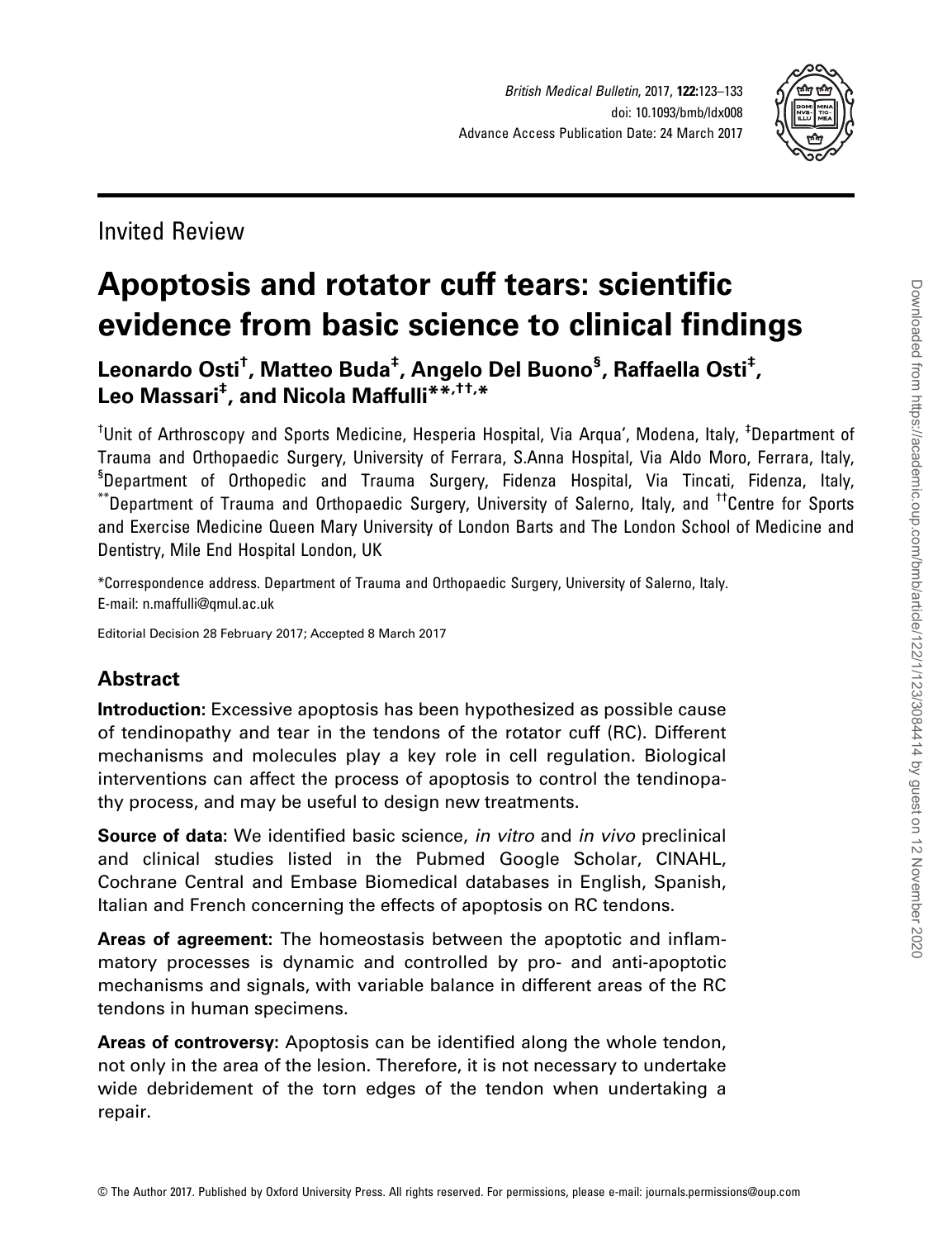Growing points: The identification of the various factors that control apoptosis and its mechanisms can help to design new treatments and exert positive effects in the recovery from tendon tears.

Areas timely for developing research: Further studies are needed to produce clear guidelines to determine how to balance the apoptosis process to reduce the failed healing response found in non-traumatic RC tears.

Key words: rotator cuff, tendons, apoptosis, shoulder, tenocytes, tendinopathy

# Introduction

Apoptosis, or programmed cell death, is an important component in the control of cells proliferation by regulating embryogenesis, organogenesis and tissue morphogenesis, and maintaining homeostasis in many adult tissues.<sup>[1](#page-8-0)</sup> The pathogenesis of atraumatic rotator cuff (RC) tendon tears, in which the disease is the result of a combination of intrinsic tendon and extrinsic factors, is still controversial. $<sup>2</sup>$ </sup>

Of the intrinsic factors, apoptosis seems to may play a key role in the regulation and development of the lesions.

Yuan *et al.*<sup>[3](#page-8-0)</sup> in 2002 postulated excessive apoptosis as a primary cause of tendinopathy and tears within the supraspinatus tendon, rather than tears being a secondary effect of degeneration, identifying apoptotic cells in supraspinatus tendon tears compared with control samples. Furthermore, excessive apoptosis seems to involve the entire RC in the presence of a supraspinatus tear.<sup>[4](#page-8-0)</sup>

Apoptosis is triggered by exogenous and endogenous stimuli that initiate two different highly complex and sophisticated pathways: intrinsic and extrinsic.

The mitochondrial or intrinsic pathway is triggered by different factors (i.e. oxidative stress, genetic damage, high concentration of cytosolic calcium ions) within the cell that increase mitochondrial membrane permeability. Bax protein, migrating to the surface of the mitochondrion and inhibiting the protective effect of anti-apoptotic Bcl-2 protein, inserts itself into the outer mitochondrial membrane, perforating it. This results in an opening of the mitochondrial permeability transition pore and release of two main groups of normally sequestered pro-apoptotic proteins from the intermembrane space into the cytosol: cytochrome c and the serine protease.

Cytochrome c binds to the protein Apaf-1 (apoptotic protease activating factor-1) and together form apoptosomes which bind to and activate caspase-9. Caspase-9 cleaves and, in so doing, activates other caspases (caspase-3 and -7).

The activation of these 'executioner' caspases creates an expanding cascade of proteolytic activity (similar to what happens in blood clotting and complement activation) which leads to digestion of structural proteins in the cytoplasm, degradation of chromosomal DNA and phagocytosis of the cell.

The death-receptor mediated or extrinsic pathway is activated by transmembrane receptor-mediator ligand involving receptors which are members of the tumor necrosis factor (TNF) gene. Fas Ligand (FasL), binding the TNF receptor, induces apoptosis activating caspase 8 and starting a cascade of caspase activation leading to phagocytosis of the cell. Nitric oxide induces apoptosis by dissipating the membrane potential of mitochondria, and therefore makes the mitochondrial wall more permeable.<sup>[5](#page-8-0)</sup>

The mechanism responsible for the modulation of apoptosis may be a combination of different factors such as withdrawal of positive signals (i.e. growth factors for neurons or Interleukin-2) or receipt of negative signals (i.e. increased levels of oxidants within the cell, damage to DNA by oxidants, death activators as TNF-α, TNF-β and FasL). Furthermore, hypoxia, extracellular matrix (ECM), cytokines, genetic factor and other proteins interact in the apoptotic pathway.[6](#page-8-0)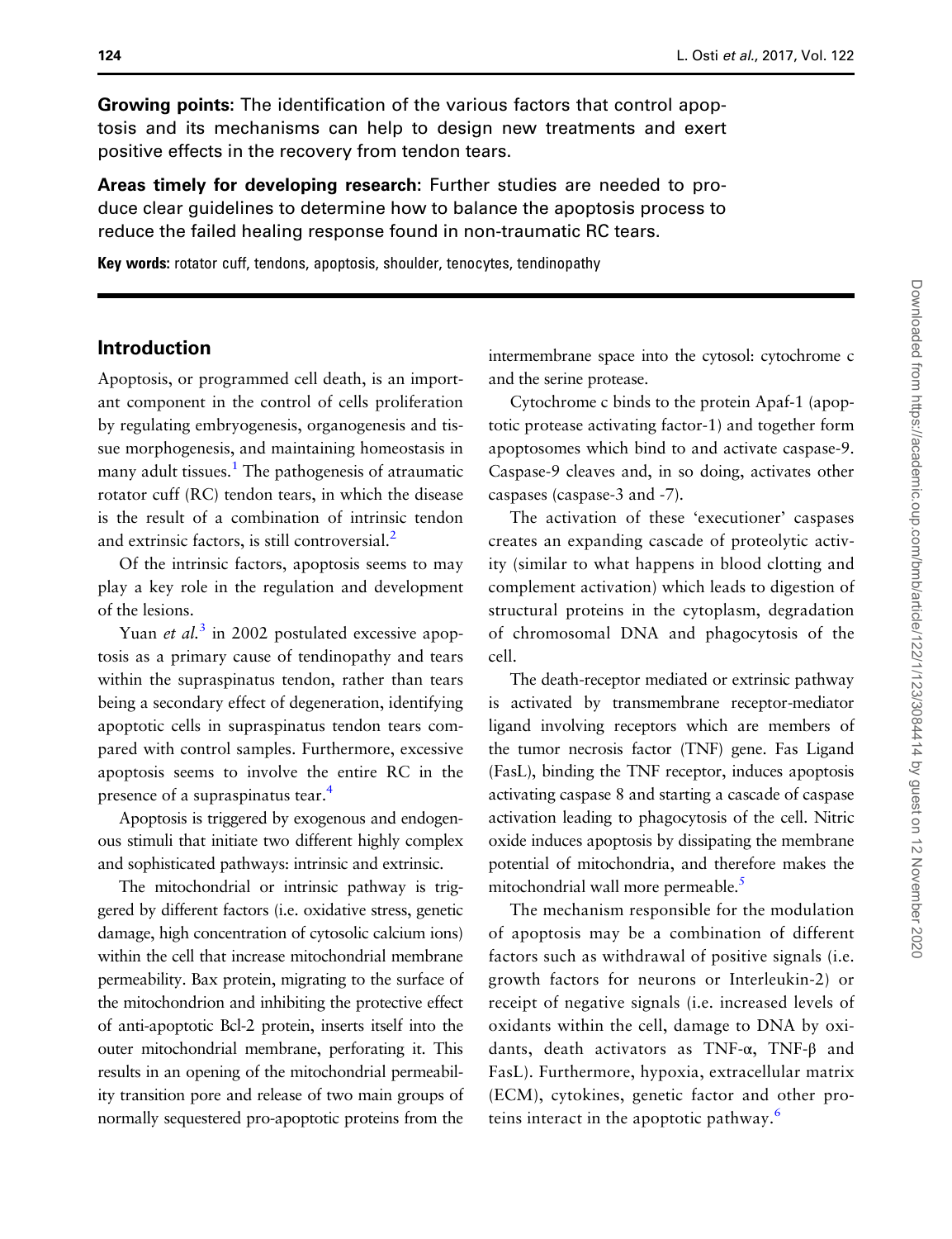This review analyzes the relationship between the factors which have been identified as possible regulators of the apoptotic process in RC tendons, and evaluates how they can influence apoptosis.

# Methods

## Search strategy

In August 2016, a systematic search was conducted in the online PubMed, Google Scholar, CINAHL, Cochrane Central and Embase Biomedical databases using various combinations of the following key terms and MesH terms: RC, tendons, tenocyte, tendinopathy, apoptosis and shoulder, with no limits regarding the year of publication and following the Preferred Reporting Items for Systematic Reviews and Meta-Analyses (PRISMA) guidelines.<sup>[7](#page-8-0)</sup> Our PRISMA checklist is presented in Figure 1. Two authors (M.B. and L.O.) screened all the articles identified for title, abstract and full text concerning the effects of apoptosis in RC. All in vitro, in vivo preclinical and clinical studies in English, Spanish, Italian and French were evaluated and analyzed in this review.

# **Results**

# Genetic influence

Genetic factors play a role in the development of full thickness tears of the RC. $8,9$  Siblings of patients with RC tear had more than twice the relative risk to develop a RC lesion, and nearly five times the risk of experiencing symptoms.<sup>[10](#page-8-0)</sup> Tashjian et al.<sup>[11](#page-8-0)</sup> identified two single-nucleotide polymorphism associated with RC tears. They were located within two genes SAP30BP (on chromosome 17) and SASH1 (on chromosome 6); both these genes play a marked role in apoptosis, regulating tendon cell apoptosis and predisposing individuals to RC tears.

#### Hypoxia

Tenocytes are capable of withstanding acute and repetitive reductions of blood perfusion, and therefore are likely able to tolerate transient hypoxia. Hypoxia promotes the expression of pro-inflammatory cytokines, which are key apoptotic mediators, and drives matrix component synthesis towards a collagen type III profile by human tenocytes. $12,13$ 

Millar et  $al.^{14}$  $al.^{14}$  $al.^{14}$  noted that hypoxia could start and regulate early tendinopathy by showing in apoptotic cells an increase of hypoxia-inducible factor 1α (HIF1α), a transcription factor that regulates several genes to promote survival in low oxygen,



Fig. 1 PRISMA 2009 flow diagram.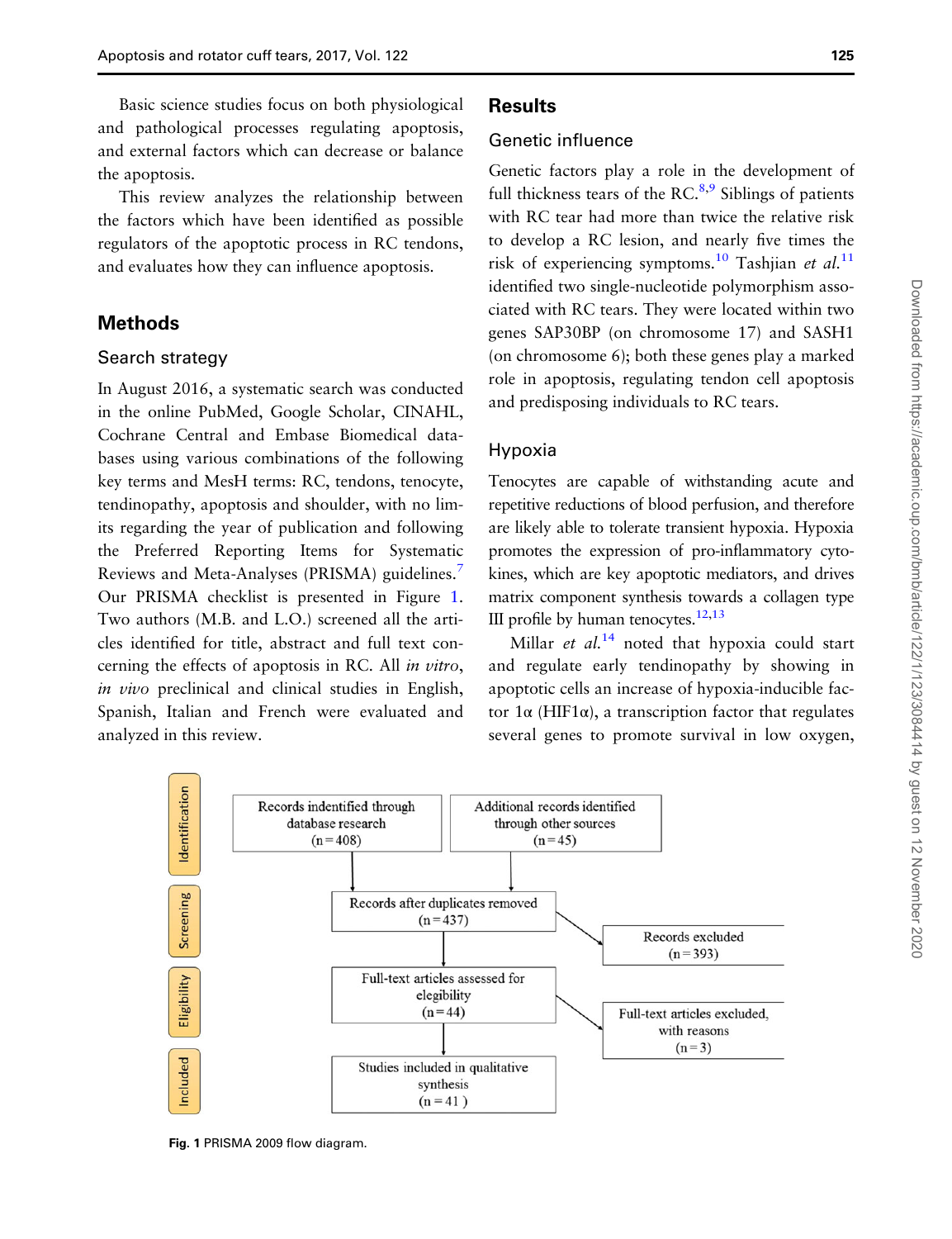Bcl-2, a regulator protein and clusterin, a molecular chaperone and a member of the small heat shock protein (HSP) family. Hypoxia reduces the ERK (extracellular signal regulated kinase) and p38 production, increasing collagen III synthesis compared with type I. The final result is a decrease of the resistance of tendons to tensile forces.

Benson *et al.*<sup>[15](#page-8-0)</sup> showed that the expression of HIF-1 $\alpha$  was greatest in mild impingement and in association with different stages of RC tendinopathy (partial, small, medium and large RC tears). Bcl-2 Nineteen KiloDalton interacting protein (BNip3) expression, a pro-apoptotic member of the Bcl-2 family with a role in hypoxia-induced death in many cell types, increased significantly in RC tears, but was reduced in massive tears. This is possibly a consequence of the reduction of BNip3 positive cells from apoptosis. Excessive apoptosis was found within full thickness tears of the RC, with almost a threefold increase compared with the control or mild RC tear groups. Furthermore, there was a statistically significant association between the proportion of apoptotic cells and the age of the patients. This is contrary to Yuan *et al.*<sup>[3](#page-8-0)</sup> study, in which there was no association between the proportion of apoptotic cells and age, duration of symptoms or size of tear. This is a likely consequence of the relatively small number of patients studied and the limited age range (50–70 years).

Nuclear factor-kB (NF-kB) also plays a role in the pathogenesis of RC tears. Evaluating the tear margins of 63 patients with non-traumatic RC tears (mean age 65 years, range: 52–74), it was shown that NF-kB, activated by hypoxia, was increased on the margins of the tendon tear with increasing size of the lesion. NF-kB seems to lessen the progression of the damage, supporting the healing response, and lessening the rate of tendon cells death.[16](#page-8-0)

#### Cytokines and caspases

Cytokines are important molecular messengers in the response of soft tissue from injury to wound healing, and play an important role in oxidativestress induced cellular apoptosis.<sup>17</sup>

The caspases are a family of cysteine proteases for aspartic acid residues, which cleave specific intracellular substrates and regulate cell death induced by apoptosis. $18$ 

Millar *et al.*<sup>[19](#page-8-0)</sup> confirmed the presence of the cytokines IL-18, IL-15, IL-6 and macrophage inhibitory factor (MIF) in both rat and human models of tendinopathy. They identified significantly increased levels of key mediators, caspases 3 and 8 and of Fas-Ligand apoptosis in the margins of full thickness tears of the RC compared with matched subscapularis tendon and normal control tendon. In another study, Millar et  $al.^{20}$  $al.^{20}$  $al.^{20}$  showed an increase of IL-17A in early RC tendinopathy. This cytokine seems to regulate and modulate the first phases of tendon degeneration by regulating inflammatory, apoptotic pathways and collagen matrix synthesis, as it increases collagen III and decreases collagen I synthesis.

Voloshin *et al.*<sup>[21](#page-9-0)</sup> showed an elevated expression of IL-1, IL-6 and TNF- $\alpha$  in the subacromial bursa in 10 patients with full thickness tears the RC comparing them to eight patients (control group)  $(P < 0.001)$ .

Blain et  $al^{22}$  $al^{22}$  $al^{22}$  found an increase of IL-1, IL-6, TNF, COX-1, COX-2, MMP-1 and MMP-9 in 14 patients with subacromial bursitis undergoing miniopen RC repair compared to four patients undergoing surgery for shoulder instability.

Lundgreen *et al.*<sup>[23](#page-9-0)</sup> comparing biopsies from nine patients (five men and four women; mean age 54) with partially torn supraspinatus tendons and the matched intact subscapularis tendons, and 10 reference subscapularis tendons (five women and five men, mean age 43.9, undergoing an arthroscopic labral repair and who demonstrated no RC pathology), showed a significant increase of apoptotic tenocytes, and cells expressing p53 and caspase c in both the supraspinatus and subscapularis tendons of patients presenting partial-thickness tears. In this study, however, the control group was significantly younger than the patient group, and two different types of tendons were compared.

Fabis et al.,  $24,25$  in nine patients, noted a reduction of caspases 3, 8, 9 and Bax (pro-apoptotic molecules) along a 1 cm section taken from the edge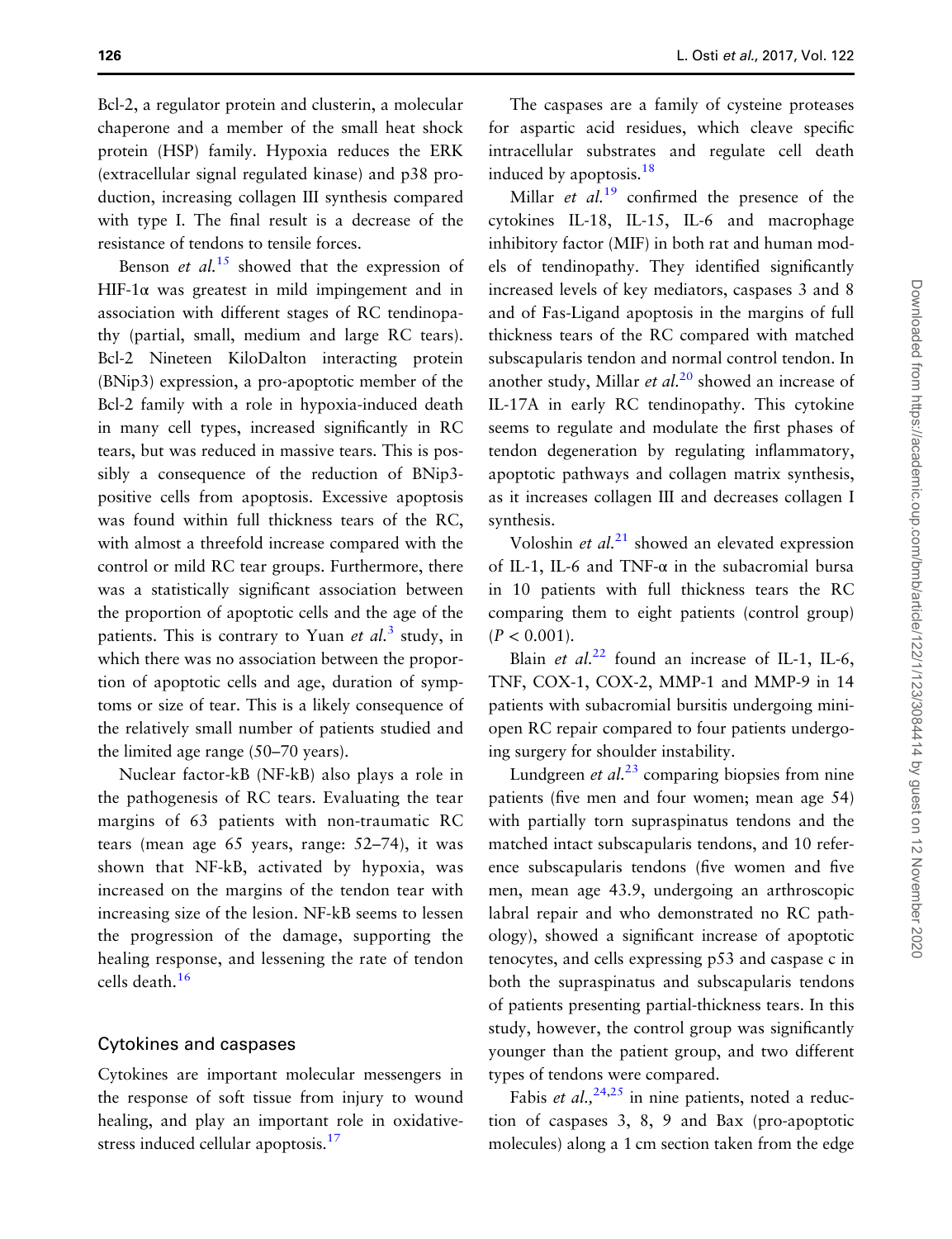of a torn supraspinatus tendon ( $P < 0.05$ ). TNF- $\alpha$ decreases in a distal to proximal direction within 1 cm of the edge of a torn supraspinatus tendon, contrary to an increase of the anti-apoptotic molecules Bcl-2 and expression of the anti-inflammatory cytokine IL-10, which showed an opposite trend  $(P < 0.05)$ .

Furthermore, the expression of type I collagen, IL-4 and IL-13 significantly increased, and IL-1b and IFN-γ decreased from the distal to the proximal parts of the tendon edge ( $P < 0.05$ ). The homeostasis between the apoptotic and inflammatory processes can be dynamic and is highly dependent on the distance from the edge of the tear. The authors recommended careful resection of the torn edges of the RC tear, as resection 4–7 mm from the edge of the torn supraspinatus tendon may enhance the healing process.

Lee *et al.*<sup>[26](#page-9-0)</sup> quantified the extrinsic and intrinsic apoptosis pathways by examing the activities of caspase 3/7, 8 and 9 and cytochrome c in tendon biopsies collected from 14 patients undergoing arthroscopic RC repair for RC tears. When these biopsies were compared with tendon biopsies from seven patients undergoing surgery for proximal humeral fractures, the activity of caspase 9 and cytochrome c was more than double that of other proteins. The increase of caspase 9 and cytochrome c activity suggests that the intrinsic (mitochondrial) pathway might be more important in the apoptosis mechanism of RC tears. They noted a significant difference in the apoptotic activities harvesting the samples from three different sites of the tendons. This suggests that apoptosis is a generalized phenomenon throughout the entire tendon. They hypothesized that apoptosis could start from the lateral aspect of the RC, and then propagate in all directions.

Yuan et  $al^{27}$  $al^{27}$  $al^{27}$  showed that oxidative stress, exposing to hydrogen peroxide  $(H_2O_2)$  human tenocytes from patients undergoing surgery for RC repair, induced apoptosis most likely through releasing cytochrome c from mitochondria to cytosol, and activating caspase-3 in a time and dosedependent manner. Lower concentration of  $H_2O_2$ (50 μM) led to tenocytes apoptosis, while there was

a significant increase in necrotic cell death with higher concentrations of  $H_2O_2$ .

Scott *et al.*<sup>[28](#page-9-0)</sup> examined apoptosis using antibodies against fragmented DNA in 32 male Sprague-Dawley rats randomly divided into controls (standard cage care) and runners (standard cage care plus treadmill running which induced supraspinatus tendinopathy). They did not find consistent results regarding apoptosis in the primary stages of tendinopathy, concluding that apoptosis might play a secondary role in the more advanced stages of injury such as fibrosis or after frank tendon tears.

#### Heat shock protein

HSPs protect cells from the cytotoxic effects of cytokines and apoptotic mediators, and play a protective role as molecular chaperones in cells by facilitating the folding, intracellular transport, assembly and disassembly of other proteins.<sup>[29](#page-9-0)</sup>

Millar *et al.*<sup>[30](#page-9-0)</sup> using 24 rat and 17 torn supraspinatus tendons collected from patients with RC tears undergoing shoulder surgery (mean age 57 years but with wide range, 39–75 years) suggested that HSP plays a central role in caspase dependent apoptotic cell signaling and in the cascade of failed healing response found in tendinopathy. Over-expression of HSP 27 is essential in preventing cells from undergoing apoptosis, inhibiting specifically the cytochrome C and ATP-triggered activity of caspase 9 on the apoptotic pathway. Furthermore, HSP 27 indirectly interferes with cell death because of its ability to modulate intracellular glutathione, while HSP 70 interacts with Apaf-1, thereby preventing its interaction with the caspases, preventing apoptosis and protecting cells from heat stress, the cytotoxic effects of TNFα and from nitric oxide.

#### Extracellular matrix

The ECM of tendons is composed largely of type I collagen, which provides structural integrity and accounts for mechanical strength. Disruption of the collagen matrix is characterized by loss of its normal longitudinal alignment. Fragmentation of collagen bundles decreases the mechanical property of the tendon, and may result in tendon rupture.<sup>[31](#page-9-0)</sup>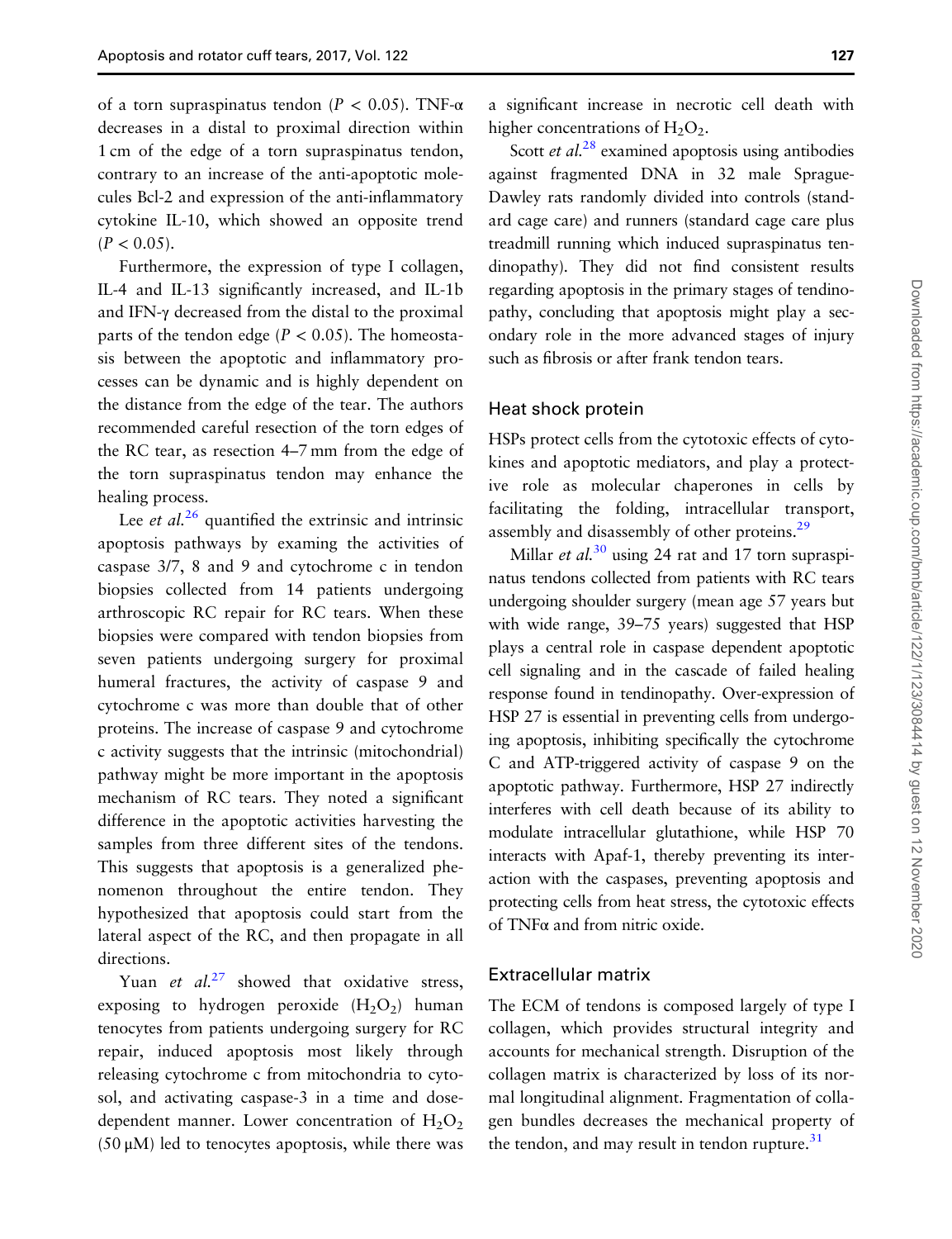Wu *et al.*<sup>[32](#page-9-0)</sup> demonstrated that the percentage of cells undergoing apoptosis increased gradually with the degree of ECM breakdown. The increase of apoptotic cells changes severely the tendon through the loss of fiber structure, hyalinization and loss of parallel arrangement, with no discernible orientation of the fiber. A reduced cell population might affect the rate of collagen synthesis and capacity of healing after injury by contributing to matrix deterioration and promoting further cell death and cell differentiation.

The increase of type III collagen is expression of tendinopathy and hypoxia changes, and alters collagen synthesis by tenocytes, with a disproportionate concentration of type III collagen compared with type I, with detrimental changes in the  $ECM<sup>14</sup>$  $ECM<sup>14</sup>$  $ECM<sup>14</sup>$ 

#### Exogenous substance and hormones

Hyaluronic acid (HA) has an anti-inflammatory and anti-adhesive activity in tendons and in synovial fibroblasts derived from RC tear without evident adverse effect.<sup>33,34</sup> Osti et al. in in vitro studies in RC degenerative torn tendon samples demonstrated a decreased rate of apoptosis when the tendonderived cells were exposed to HA, stimulating and reducing the synthesis of collagen type I and type III respectively. The reduction in collagen type III seems to be a protective factor for tendons. The molecular weight of HA seems not to affect this process, although the presence of sorbitol 4% increases the expression of collagen I, limiting HA degradation.<sup>35</sup>

The effectiveness of corticosteroid (CS) injections results from their analgesic and anti-inflammatory properties, but they exert profound negative effects on human tenocytes. CSs induce early tendon fibroblasts death and inhibit their proliferation at the injection site, and decrease the biomechanical properties of the injected tendons. $36$  High doses of CS (1.0 mg/mL of triamcinolone acetonide) cause irreversible effects on the human RC-derived tenocytes by prolonging the suppression of their viability and promoting apoptosis. CS increase mRNA expressions of caspase-3, 7, 8 and 9, indicating that both the endogenous and the exogenous apoptosis pathways are activated. Lower concentrations of CS

(0.1 mg/mL of triamcinolone acetonide) seem to have reversible effects on the tendons in 3 weeks, suggesting intervals longer than 3 weeks for safe CS re-administration[.37,38](#page-9-0)

Furthermore, the use of lidocaine with the injection causes cytotoxicity, decreases biomechanical properties, induces apoptosis and delays collagen organization in torn RC tendons both in vivo and in vitro increasing reactive oxygen species production regulated by extracellular signals and activa-tion of caspase-3/7.<sup>[39](#page-9-0)</sup>

Recently, platelet rich plasma (PRP), a blood fraction containing a high concentration of platelets, has been used to improve healing in tendon injuries, stimulating cell proliferation and total collagen production in human tenocyte cultures. Kim et al. showed that self assembled peptide (SAP) + PRP can be effective in healing a RC tear by enhancing the collagen arrangement and inhibiting inflammatory changes and apoptosis.<sup>40</sup> Muto *et al.* confirm that the deleterious effect and apoptosis of CS injections can be prevented by adding PRP in vitro.<sup>[38](#page-9-0)</sup> On the other hand, Carr et  $al$ <sup>[41](#page-9-0)</sup> in a randomized controlled trial including 60 patients (age: 35–75 years) showed that the co-application of PRP during arthroscopic acromionplasty did not improve clinical outcomes at any time of the study ( $P < 0.001$ ). In that study, PRP caused potential deleterious effects on healing tendons, decreasing blood vessel number and tendon cellularity and increasing the levels of p53 protein in tendon biopsies taken 12 weeks after acromionplasty. The authors concluded that PRP treatment could actually be pro-apoptosis.

Three studies showed how oxidative stress increased autophagy and RC tears, and how antioxidants protect against autophagic cell death. $42$ Anthocyanins, a natural antioxidant, inhibiting intracellular ROS production and reducing the H2O2-induced phosphorylation of ERK1/2, JNK and p38, plays an important anti-apoptotic role in the prevention of RC tendinopaty.<sup>[43,44](#page-9-0)</sup>

Nevertheless, other studies are necessary to explain better their molecular interactions and how these molecules could be used to regulate the apoptosis process.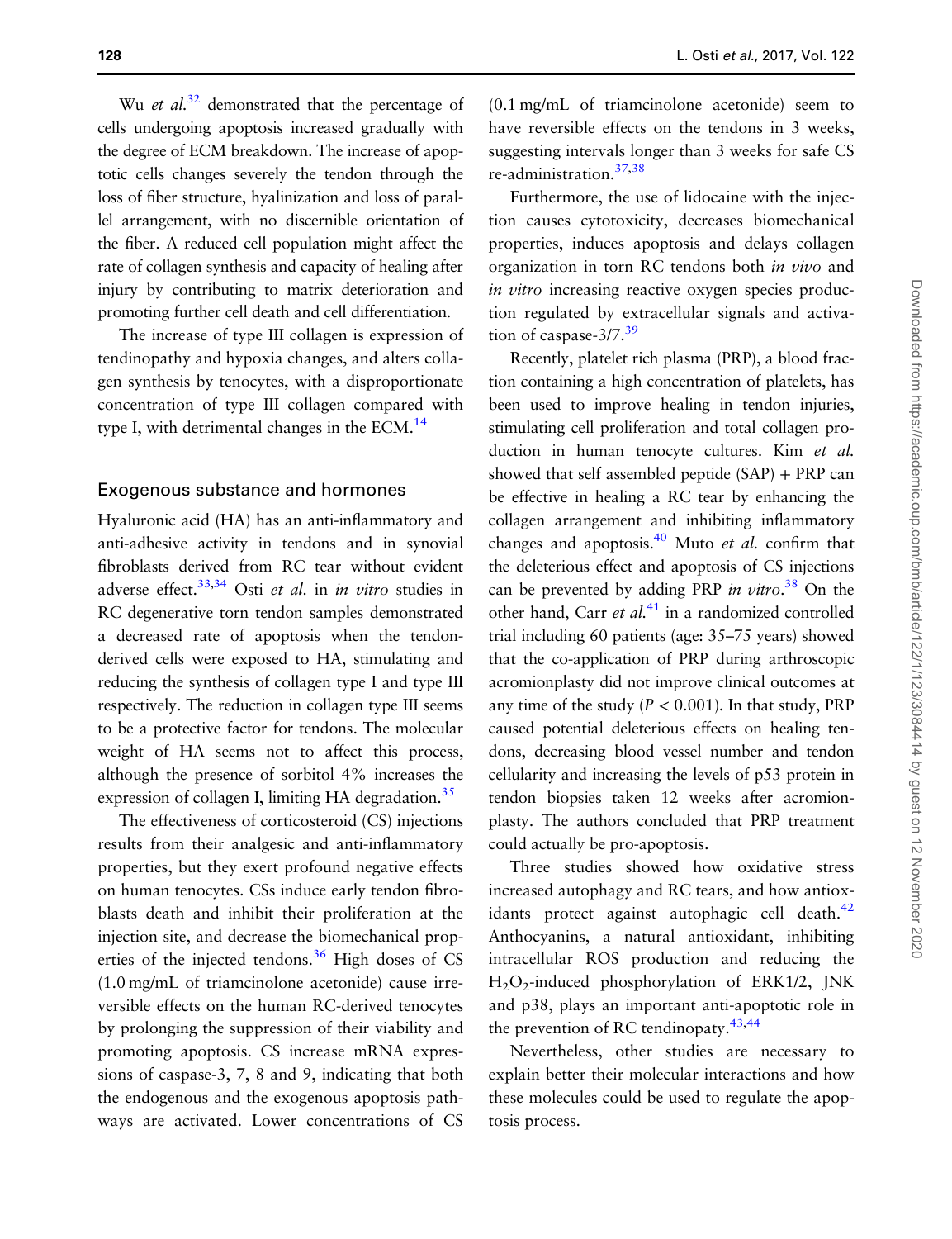<span id="page-6-0"></span>Table 1 Effects of exogenous substances

| Author                               | Study type          | Drug                                          | Specimen                                                                                                                                                                                                                                             | Results                                                                                                                                                                                                                                                                                        |
|--------------------------------------|---------------------|-----------------------------------------------|------------------------------------------------------------------------------------------------------------------------------------------------------------------------------------------------------------------------------------------------------|------------------------------------------------------------------------------------------------------------------------------------------------------------------------------------------------------------------------------------------------------------------------------------------------|
| Honda et al. <sup>39</sup>           | In vivo<br>In vitro | Lidocaine                                     | In vitro: tenocytes from 14 torn human RC tendons<br>cultured in monolayers at various concentrations of<br>lidocaine<br>In vivo: 33 rats underwent bilateral shoulder surgery                                                                       | Lidocaine significantly inhibit cell proliferation and cause<br>cell death in tenocytes, induce apoptosis, collagen<br>necrosis and decrease biomechanical strength                                                                                                                            |
| Yamada et al. <sup>33</sup> In vitro |                     | <b>HA</b>                                     | 10 Patients with RC disease (age: 62 years, range: 44-72).                                                                                                                                                                                           | Treatment with various concentrations of HA significantly<br>modulate cell proliferation decreasing the expression<br>level of procollagen alpha1 (III) mRNA, but not that of<br>procollagen alpha1 (I) mRNA                                                                                   |
| Osti et al. $35$                     | In vitro            | <b>HA</b>                                     | Supraspinatus tendons tear from 10 patients (mean age of<br>$63,6 \pm 6,9$ years) operated arthroscopically for<br>shoulder RC repair                                                                                                                | HA increased viability and proliferation, in dose-dependent<br>manner and reduce apoptosis at 24 h compared to<br>control cells                                                                                                                                                                |
| Nakamura<br>$et$ al. <sup>36</sup>   | In vitro<br>In vivo | Corticosteroid<br>and HA                      | 16 Tendon specimens from patients with RCT;<br>60 adult bilateral shoulder Sprague-Dawley male rats (40<br>shoulders treated by CS or HA, 40 by CS or PBS, and 40<br>by HA or PBS)                                                                   | CS induced the death of tendon fibroblasts and inhibited<br>their proliferation with features typical of apoptosis and<br>secondary necrosis.<br>HA possesses anti-inflammatory and anti-adhesive<br>activities in tendon and synovial fibroblasts derived from<br>RCT without adverse effects |
| Harada et al. <sup>37</sup>          | In vitro            | Triamcinolone<br>acetonide                    | Human RC-derived cells isolated from the torn edges of<br>human supraspinatus tendons of two men aged 61 and<br>54 years, and one woman aged 72 years                                                                                                | A 0.1 mg/mL dose of TA temporarily decreased cell<br>viability and increased cell apoptosis, which was<br>recovered at 21 days, however, 1 mg/mL of TA caused<br>irreversible damage to cell morphology and viability                                                                          |
| Muto et al. <sup>38</sup>            | In vitro            | PRP and<br>triamcinolone<br>acetonide<br>(TA) | Human RC-derived cells isolated from the torn edges of<br>human supraspinatus tendon of three men aged 61, 54<br>and 32 years and one woman aged 72 years                                                                                            | Exposure to TA significantly decreased cell viability and<br>increase the number of apoptotic cells, but cell viability<br>and apoptosis did not decrease when PRP was added<br>with TA. The deleterious effect of TA was prevented by<br>PRP                                                  |
| Carr et al. $41$                     | In vivo             | PRP                                           | 60 Randomized patients with RC tendinopathy (55%<br>women, 35-75 years). Patients were randomized to<br>arthroscopic acromionplasty (AA) alone or in<br>combination with an injection of autologous PRP into<br>the subacromial bursa $(AA + PRP)$ . | PRP significantly alters the tissue characteristics in tendons<br>after surgery reducing cellularity and vascularity and<br>increasing levels of apoptosis                                                                                                                                     |

Continued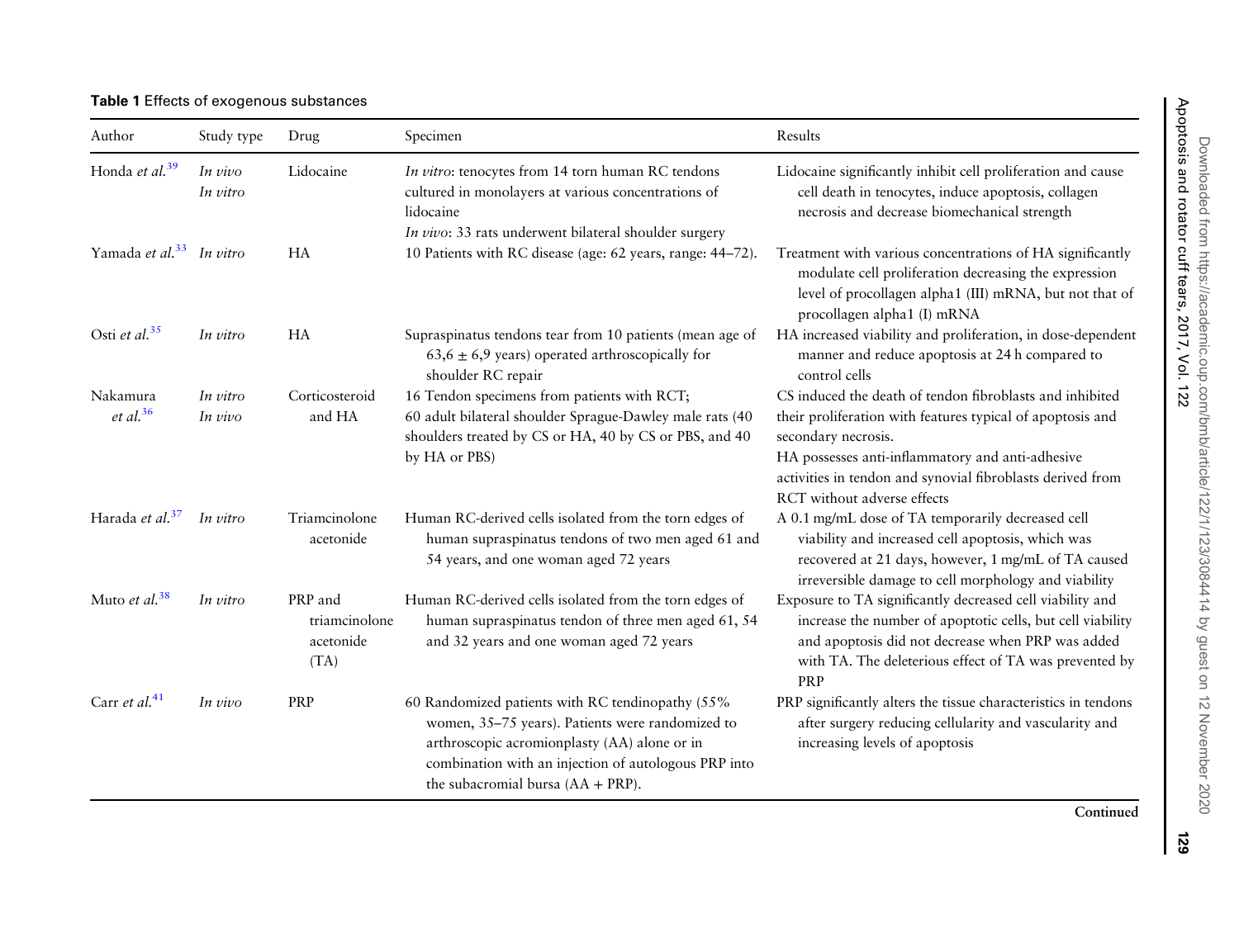| rmuon  |  |
|--------|--|
|        |  |
| ē<br>÷ |  |

| uthor                            | Study type Drug |                                            | Specimen                                                                                                                    | Results                                                                                                                                                                                                           |
|----------------------------------|-----------------|--------------------------------------------|-----------------------------------------------------------------------------------------------------------------------------|-------------------------------------------------------------------------------------------------------------------------------------------------------------------------------------------------------------------|
| Kim et al. <sup>40</sup>         | In vivo         | peptide (SAP)<br>assembled<br>$PRP + self$ | 27 Sprague-Dawley rats randomly divided in four groups<br>(7 SAP, 7 PRP, 7 SAP-PRP and six control)                         | SAP-PRP can be effective in healing a rotator cuff tear by<br>enhancing the collagen arrangement and inhibiting<br>inflammatory changes and apoptosis                                                             |
| Kim et al. $42$                  | In vitro        | Cyanidin                                   | patients (two males and one female, ages 50, 56 and 55<br>Human supraspinatus tendon tissues collected from three<br>years) | Cyanidin inhibits autophagic cell death                                                                                                                                                                           |
| Nam <i>et al.</i> $44$           | In vivo         | delphinidin<br>Cyanidin and                | Supraspinatus tendons of adult male Sprague-Dawley rats                                                                     | Cyanidin and delphinidin exerted dose-dependent anti-<br>apoptotic effects $(P < 0.001)$                                                                                                                          |
| Park et al. <sup>43</sup>        | In vitro        | Anthocyanins                               | Supraspinatus tendons of male Sprague-Dawley                                                                                | Anthocyanins has an inhibitory effect on H2O2-induced<br>apoptosis by suppressing both the intracellular ROS<br>production and activation of JNK and ERK1/2                                                       |
| undgreen<br>et al. <sup>47</sup> | In vivo         | Smoke                                      | 10 Smokers vs 15 non smokers with full-thickness<br>supraspinatus tendon tears                                              | The supraspinatus tendons from smokers have significantly<br>density of apoptotic cells, reduced tenocyte density and<br>more advanced degenerative changes with increased<br>upregulation proliferative activity |

Cigarette smoke has a negative effect on tendon healing, and many studies have remarked on the increase of the risk of RC tears in smookers; in particular, nicotine and carbon monoxide decrease microperfusion and tissue oxygenation, leading to tissue hypoxia.<sup>45,[46](#page-9-0)</sup>

Lundgreen *et al.*<sup>[47](#page-9-0)</sup> showed that the supraspinatus tendons in smokers have signi ficantly more advanced degenerative changes, with increased density of apoptotic cells, reduced tenocyte density and down regulation of proliferative activity.

Endogenous substances may also regulate apoptosis. Recent studies have investigate the role of hormones in the pathogenesis of tendinopathy, and it seems that hormonal imbalances cause negative effects on the healing and maturation process of tendon healing.<sup>48</sup>

Oliva et al. investigated the presence of thyroid hormones receptors in RC tendons, and described their possible role in the proliferation and apoptosis of human tenocyte by enhancing tenocyte growth and counteracting apoptosis in healthy tenocytes.<sup>49[,50](#page-10-0)</sup>

Berardi et al. confirmed this hypothesis, in an in vitro study evaluating biopsies from five different healthy supraspinatus tendons, and showing how thyroid hormones modulate ECM proteins secretion (such as collagen I, biglycan and Cartilage Oligomeric Matrix Protein) in tenocytes.<sup>[51](#page-10-0)</sup>

Maman et  $al$ <sup>[52](#page-10-0)</sup> described the reaction of tenocytes to the estrogens and calciotropic stimulations: female sex steroids and vitamin D promoted tendon-derived cell proliferation via estrogen receptor α and vitamin D receptor.

The results are summarized in Table [1](#page-6-0) .

# **Conclusion**

Apoptosis in RC tears may be induced by many stimuli, both endogenous and exogenous. In vivo and in vitro studies showed that repetitive stress and overuse in normal human tenocytes produce hypoxia, and start a typical pathway that induce apoptosis and contribute to tendon failed healing response.

In RC tears, the concentration of cytokines and caspases is increased. They play a key role in

 $\mathbf{I}$  $\overline{1}$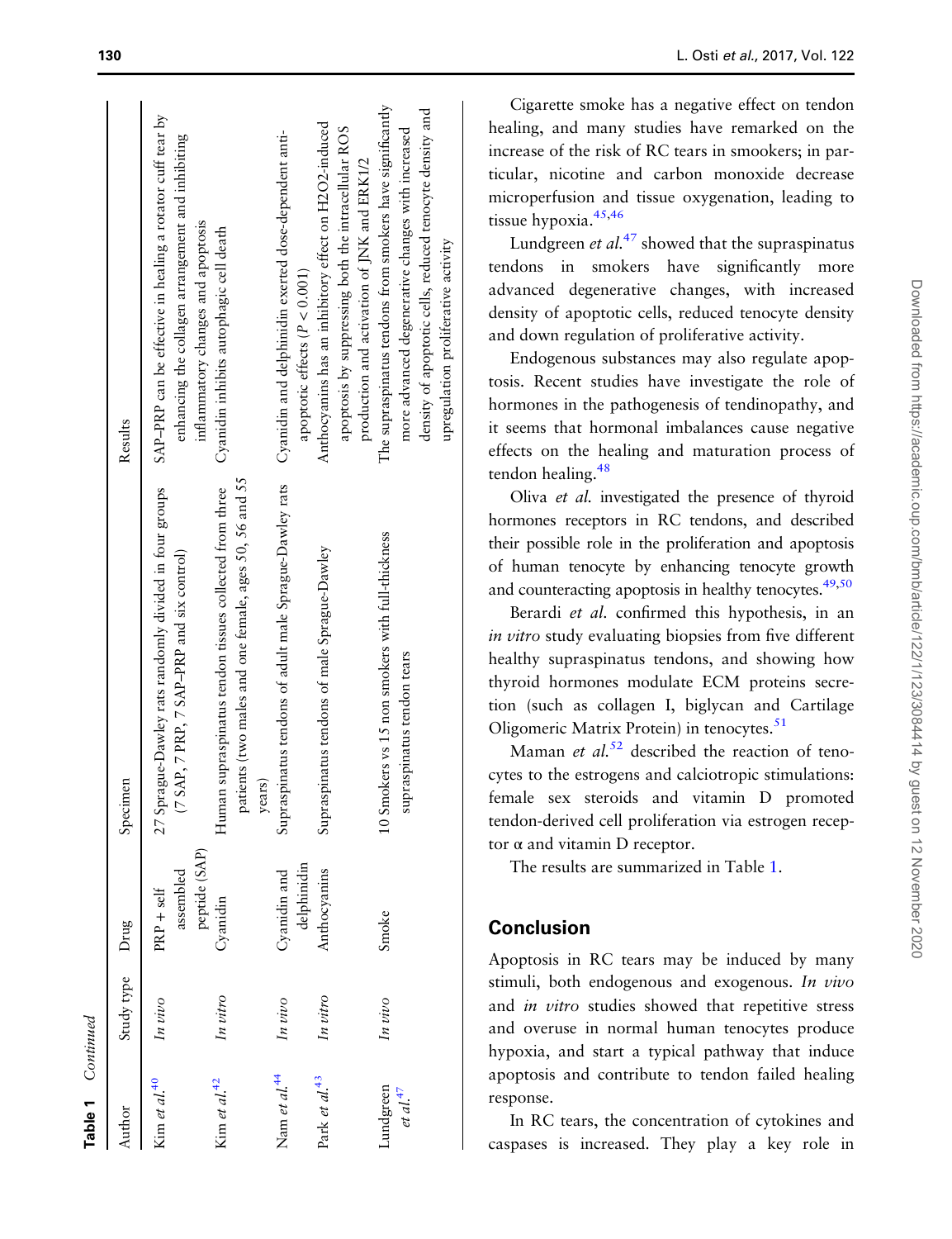<span id="page-8-0"></span>cellular apoptosis and in the regulation of the homeostasis between the apoptotic and inflammatory processes in the RC tendon tears.

The pro-apoptotic signals increase moving away from the tear margins, and can play an important role during the surgical repairs of RC tear on the healing response of the tendon. It appears that wide debridement the edge of a tendon tear is not necessary to enhance the healing process.

Genetic influences increase the susceptibility to the earlier incidence of tears and progression of symptoms and tear size. Antioxidants could play a role in the development of RC tears, but other studies are necessary to confirm this. Understanding the pathological cascade should lead to the development of cell-target treatment modalities for early RC tendinopathy.

Several drugs are injected to manage RC tear. CS seems to reduce pain, but with deleterious effects on tendons. HA reduces apoptosis acting on the production of collagen type I and reduction of type III, but it is still unclear what are the most appropriate molecular weight and therapeutic protocol.

In conclusion, knowing which stimuli may trigger the cascade of RC tendinopathy and its modifiable mediators would allow to reduce the damage and increase the potential healing of such injuries.

# Conflict of interest statement

The authors have no potential conflicts of interest.

# References

- 1. Thompson CB. Apoptosis in the pathogenesis and treatment of disease. Science 1995;267:1456–62.
- 2. McFarland e.g., Maffulli N, Del Buono A, et al. Impingement is not impingement: the case for calling it 'Rotator Cuff Disease'. Muscles Ligaments Tendons J 2013;3:196–200.
- 3. Yuan J, Murrell GA, Wei AQ, et al. Apoptosis in rotator cuff tendinopathy. J Orthop Res 2002;20:1372–9.
- 4. Lundgreen K, Lian OB, Engebretsen L, et al. Tenocyte apoptosis in the torn rotator cuff: a primary or secondary pathological event? Br J Sports Med 2011;45:1035–9.
- 5. Elmore S. Apoptosis: a review of programmed cell death. Toxicol Pathol 2007;35:495–516.
- 6. Maffulli N, Longo UG, Berton A, et al. Biological factors in the pathogenesis of rotator cuff tears. Sports Med Arthrosc 2011;19:194–201.
- 7. Moher D, Liberati A, Tetzlaff J, et al. Preferred reporting items for systematic reviews and meta-analyses: the PRISMA statement. Ann Intern Med 2009;151:264–9.
- 8. Longo UG, Berton A, Papapietro N, et al. Epidemiology, genetics and biological factors of rotator cuff tears. Med Sport Sci 2012;57:1–9.
- 9. Chaudhury S, Carr AJ. Lessons we can learn from gene expression patterns in rotator cuff tears and tendinopathies. J Shoulder Elbow Surg 2012;21:191-9.
- 10. Harvie P, Ostlere SJ, Teh J, et al. Genetic influences in the aetiology of tears of the rotator cuff: sibling risk of a fullthickness tear. J Bone Joint Surg 2004;86-B:696-700.
- 11. Tashjian RZ, Granger EK, Farnham JM, et al. Genomewide association study for rotator cuff tears identifies two significant single-nucleotide polymorphisms. J Shoulder Elbow Surg 2016;25:174–9.
- 12. Liang M, Cornell HR, Zargar Baboldashti N, et al. Regulation of hypoxia-induced cell death in human tenocytes. Adv Orthop 2012;2012:984950.
- 13. Petersen W, Varoga D, Zantop T, et al. Cyclic strain influences the expression of the vascular endothelial growth factor (VEGF) and the hypoxia inducible factor 1 alpha (HIF-1 alpha) in tendon fibroblasts. J Orthop Res 2004;22:847–53.
- 14. Millar NL, Reilly JH, Kerr SC, et al. Hypoxia: a critical regulator of early human tendinopathy. Ann Rheum Dis 2012;71:302–10.
- 15. Benson RT, McDonnell SM, Knowles HJ, et al. Tendinopathy and tears of the rotator cuff are associated with hypoxia and apoptosis. J Bone Joint Surg Br 2010;92:448–53.
- 16. Gumina S, Natalizi S, Melaragni F, et al. The possible role of the transcription factor nuclear factor-κB on evolution of rotator cuff tear and on mechanisms of cuff tendon healing. J Shoulder Elbow Surg 2013;22:673-80.
- 17. Nguyen MT, Lue H, Kleemann R, et al. The cytokine macrophage migration inhibitory factor reduces prooxidative stress-induced apoptosis. J Immunol 2003; 170:3337–47.
- 18. McIlwain DR, Berger T, Mak TW. Caspase functions in cell death and disease. Cold Spring Harb Perspect Biol 2015;5:a008656.
- 19. Millar NL, Wei AQ, Molloy TJ, et al. Cytokines and apoptosis in supraspinatus tendinopathy. J Bone Joint Surg Br 2009;91:417–24.
- 20. Millar NL, Akbar M, Campbell AL, et al. IL-17A mediates inflammatory and tissue remodeling events in early human tendinopathy. Sci Rep 2016;6:27149.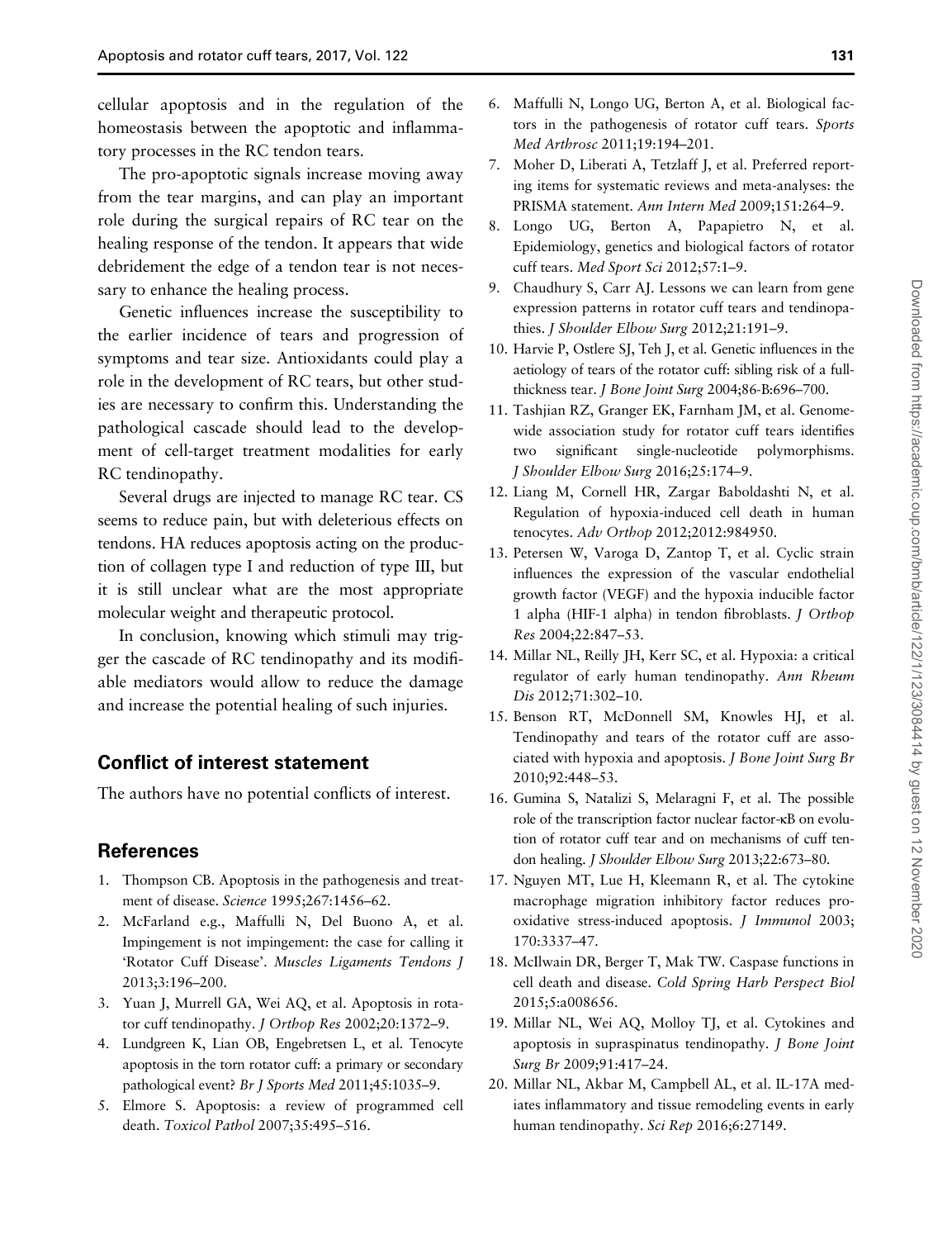- <span id="page-9-0"></span>21. Voloshin I, Gelinas J, Maloney MD, et al. Proinflammatory cytokines and metalloproteases are expressed in the subacromial bursa in patients with rotator cuff disease. Arthroscopy 2005;21:1076.e1–1076.e9.
- 22. Blaine TA, Kim YS, Voloshin I, et al. The molecular pathophysiology of subacromial bursitis in rotator cuff disease. J Shoulder Elbow Surg 2005;14:84S-9S.
- 23. Lundgreen K, Lian Ø, Scott A, et al. Increased levels of apoptosis and p53 in partial-thickness supraspinatus tendon tears. Knee Surg Sports Traumatol Arthrosc 2013;21:1636–41.
- 24. Fabis J, Szemraj J, Strek M, et al. Is resection of the tendon edge necessary to enhance the healing process? An evaluation of the homeostasis of apoptotic and inflammatory processes in the distal 1 cm of a torn supraspinatus tendon: part I. J Shoulder Elbow Surg 2014;23: 1772–8.
- 25. Fabiś J, Szemraj J, Strek M, et al. Is resection of the tendon edge necessary to enhance the healing process? An evaluation of the expression of collagen type I, IL-1β, IFN-γ, IL-4, and IL-13 in the distal 1 cm of a torn supraspinatus tendon: part II. J Shoulder Elbow Surg 2014;23:1779–85.
- 26. Lee HJ, Kim YS, Ok JH, et al. Apoptosis occurs throughout the diseased rotator cuff. Am J Sports Med 2013;41:2249–55.
- 27. Yuan J, Murrell GA, Trickett A, et al. Involvement of cytochrome c release and caspase-3 activation in the oxidative stress-induced apoptosis in human tendon fibroblasts. Biochim Biophys Acta 2003;1641:35–41.
- 28. Scott A, Cook JL, Hart DA, et al. Tenocyte responses to mechanical loading in vivo: a role for local insulin-like growth factor 1 signaling in early tendinosis in rats. Arthritis Rheum 2007;56:871–81.
- 29. Hartl FU, Martin J, Neupert W. Protein folding in the cell: the role of molecular chaperones Hsp70 and Hsp60. Annu Rev Biophys Biomol Struct 1992;21:293–322.
- 30. Millar NL, Wei AQ, Molloy TJ, et al. Heat shock protein and apoptosis in supraspinatus tendinopathy. Clin Orthop 2008;466:1569–76.
- 31. Del Buono A, Oliva F, Longo UG, et al. Metalloproteases and rotator cuff disease. J Shoulder Elbow Surg 2012;21:200–8.
- 32. Wu B, Chen J, Dela Rosa T, et al. Cellular response and extracellular matrix breakdown in rotator cuff tendon rupture. Arch Orthop Trauma Surg 2011;131:405–11.
- 33. Yamada T, Gotoh M, Nakama K, et al. Effect of hyaluronan on cell proliferation and mRNA expression of procollagens ɑ1(I) and ɑ1(III) in tendon-derived fibroblasts from patients with rotator cuff disease. Am J Sports Med 2007;35:1870–6.
- 34. Osti L, Buda M, Buono AD, et al. Clinical evidence in the treatment of rotator cuff tears with hyaluronic acid. Muscles Ligaments Tendons J 2016;5:270–5.
- 35. Osti L, Berardocco M, Di Giacomo V, et al. Erratum to: hyaluronic acid increases tendon derived cell viability and collagen type I expression in vitro: comparative study of four different hyaluronic acid preparations by molecular weight. BMC Musculoskelet Disord 2015;16:334.
- 36. Nakamura H, Gotoh M, Kanazawa T, et al. Effects of corticosteroids and hyaluronic acid on torn rotator cuff tendons in vitro and in rats. J Orthop Res 2015; 33:1523–30.
- 37. Harada Y, Kokubu T, Mifune Y, et al. Dose- and timedependent effects of triamcinolone acetonide on human rotator c6uff-derived cells. Bone Joint Res 2014;3:328–34.
- 38. Muto T, Kokubu T, Mifune Y, et al. Platelet-rich plasma protects rotator cuff-derived cells from the deleterious effects of triamcinolone acetonide. J Orthop Res 2013;31:976–82.
- 39. Honda H, Gotoh M, Kanazawa T, et al. Effects of lidocaine on torn rotator cuff tendons. J Orthop Res 2016;34: 1620–7.
- 40. Kim SJ, Lee SM, Kim JE, et al. Effect of platelet-rich plasma with self-assembled peptide on the rotator cuff tear model in rat. J Tissue Eng Regen Med 2017;11:77–85.
- 41. Carr AJ, Murphy R, Dakin SG, et al. Platelet-rich plasma injection with arthroscopic acromioplasty for chronic rotator cuff tendinopathy: a randomized controlled trial. Am J Sports Med 2015;43:2891–7.
- 42. Kim RJ, Hah YS, Sung CM, et al. Do antioxidants inhibit oxidative-stress-induced autophagy of tenofibroblasts? J Orthop Res 2014;32:937–43.
- 43. Park HB, Hah YS, Yang JW, et al. Antiapoptotic effects of anthocyanins on rotator cuff tenofibroblasts. J Orthop Res 2010;28:1162–9.
- 44. Nam DC, Hah YS, Nam JB, et al. Cytoprotective mechanism of cyanidin and delphinidin against oxidative stress-induced tenofibroblast death. Biomol Ther (Seoul) 2016;24:426–32.
- 45. Baumgarten KM, Gerlach D, Galatz LM, et al. Cigarette smoking increases the risk for rotator cuff tears. Clin Orthop Relat Res 2010;468:1534–41.
- 46. Carbone S, Gumina S, Arceri V, et al. The impact of preoperative smoking habit on rotator cuff tear: cigarette smoking influences rotator cuff tear sizes. J Shoulder Elbow Surg 2012;21:56–60.
- 47. Lundgreen K, Lian OB, Scott A, et al. Rotator cuff tear degeneration and cell apoptosis in smokers versus nonsmokers. Arthroscopy 2014;30:936-41.
- 48. Oliva F, Piccirilli E, Berardi AC, et al. Hormones and tendinopathies: the current evidence. Br Med Bull 2016; 117:39–58.